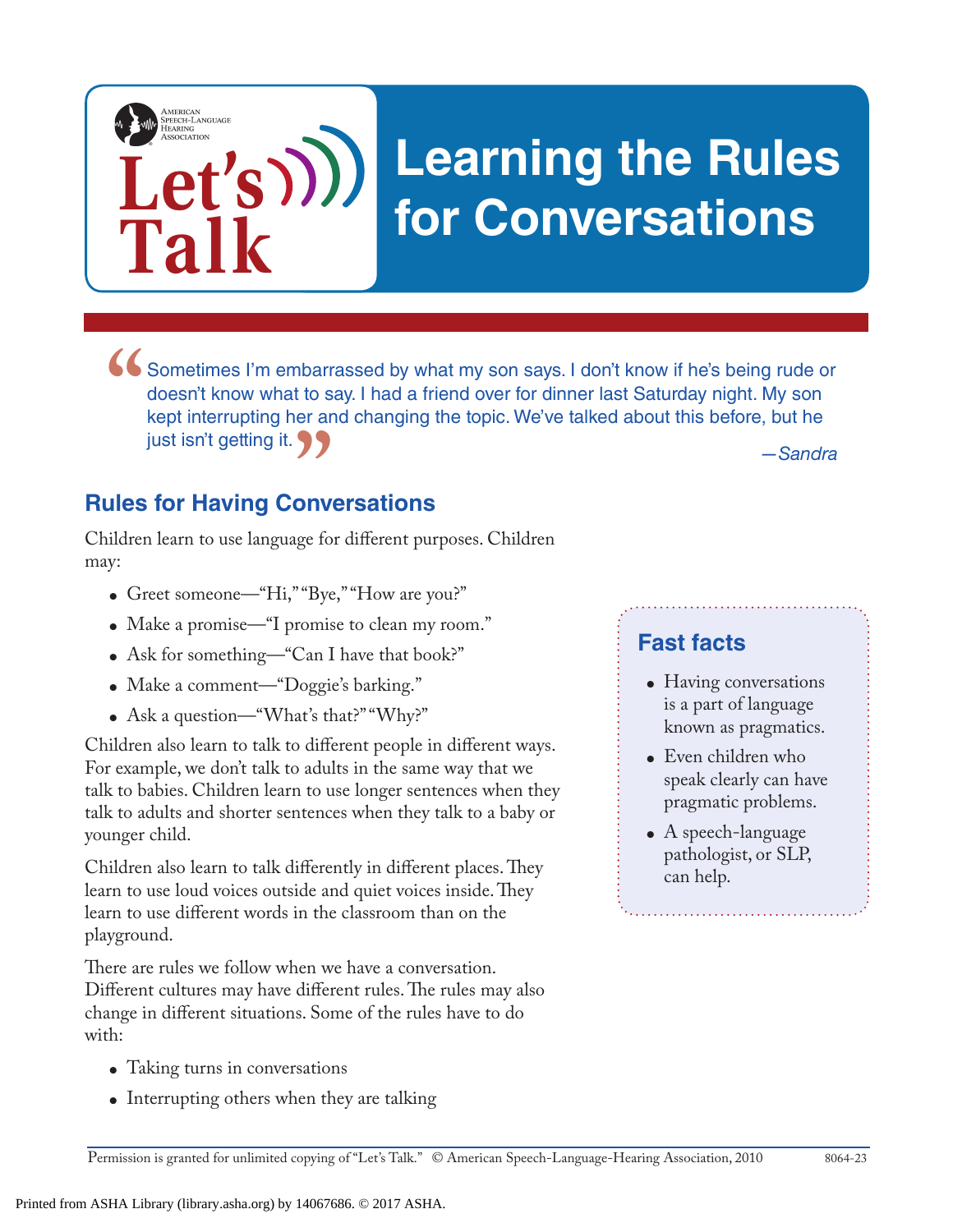

- Knowing when to be quiet and when to be polite
- Changing the subject
- Using gestures and facial expressions when we talk
- Looking at people when we talk

There are also rules for telling stories. We tell stories in a certain way. We talk about what comes first, next, and last. We talk about what happened in our day.

#### **Having Conversations**

Some children may have trouble learning all the rules for speaking to others. They seem to have good talking and listening skills. They speak clearly. They use a lot of different words. They understand what you say to them. But they still may have a communication problem.

Some children need help learning the rules for having conversations. Having conversations is a part of language known as pragmatics. This is sometimes called social communication.

### **When Should You Be Concerned?**

Children normally learn the rules for speaking as they grow. Children who have problems learning the rules have what is called a pragmatic language disorder. A child with problems speaking to others may:

- Talk for only one reason. He may only talk when he wants something but not greet people or ask questions.
- Talk the same way to all people. She may use the same words to talk to a friend and to a teacher. She may use the teacher's first name.
- Talk the same way in all places. He may shout on a baseball field and in a restaurant.
- Not follow the rules for conversation. She may give oneword answers and not keep the conversation going.
- Not follow the rules for telling stories. He may leave out important parts of a story so that it is hard to follow.